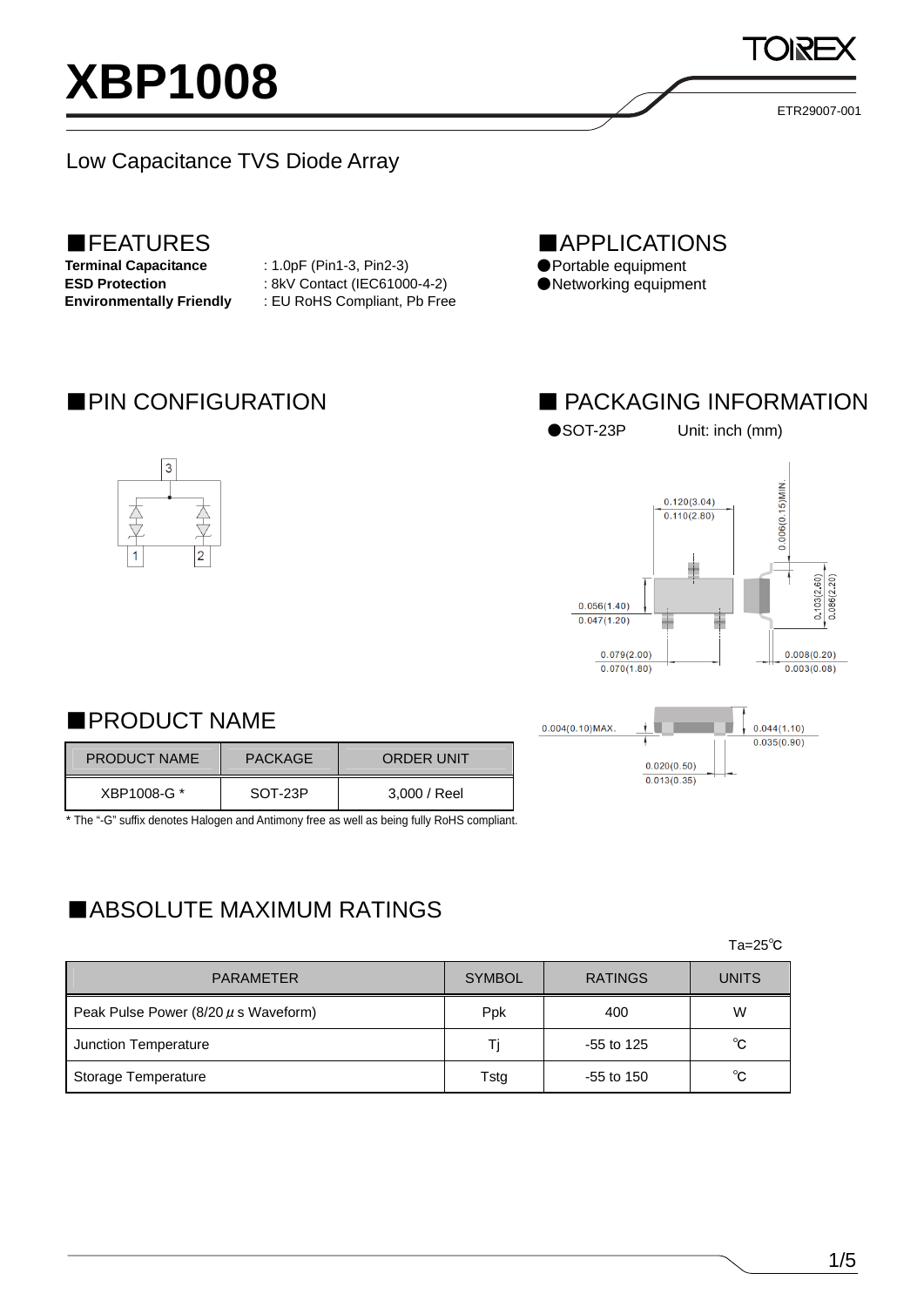## **XBP1008**

## ■ELECTRICAL CHARACTERISTICS

#### $\mathsf{Ta}\texttt{=}25^\circ \mathsf{C}$

|                                 | <b>SYMBOL</b>          | <b>TEST CONDITIONS</b>                     | <b>LIMITS</b> |      |                          |              |
|---------------------------------|------------------------|--------------------------------------------|---------------|------|--------------------------|--------------|
| <b>PARAMETER</b>                |                        |                                            | MIN.          | TYP. | MAX.                     | <b>UNITS</b> |
| Stand-Off Voltage               | <b>V<sub>RWM</sub></b> |                                            |               |      | 5                        |              |
| Breakdown Voltage               | $V_{\sf BR}$           | $I_R = 1mA$                                | 6             |      | $\overline{\phantom{a}}$ | V            |
| Leakage Current                 | $I_R$                  | $V_R = 5V$                                 |               |      | 20                       | $\mu$ A      |
| Clamping Voltage $(8/20 \mu s)$ | $V_C$                  | $I_{PP} = 1A$                              |               |      | 9.8                      | $\vee$       |
| Clamping Voltage $(8/20 \mu s)$ | $V_C$                  | $I_{PP} = 5A$                              |               |      | 11                       |              |
| <b>Terminal Capacitance</b>     | $C_{t}$                | $V_R = 0V$ , f=1MHz<br>Between Pin1,2 to 3 |               |      | 1.0                      | рF           |

## ■NOTES ON USE

1. Please use this IC within the absolute maximum ratings.

Even within the ratings, in case of high load use continuously such as high temperature, high voltage, high current and thermal stress may cause reliability degradation of the IC.

2. Torex places an importance on improving our products and their reliability. We request that users incorporate fail-safe designs and post-aging protection treatment when using Torex products in their systems.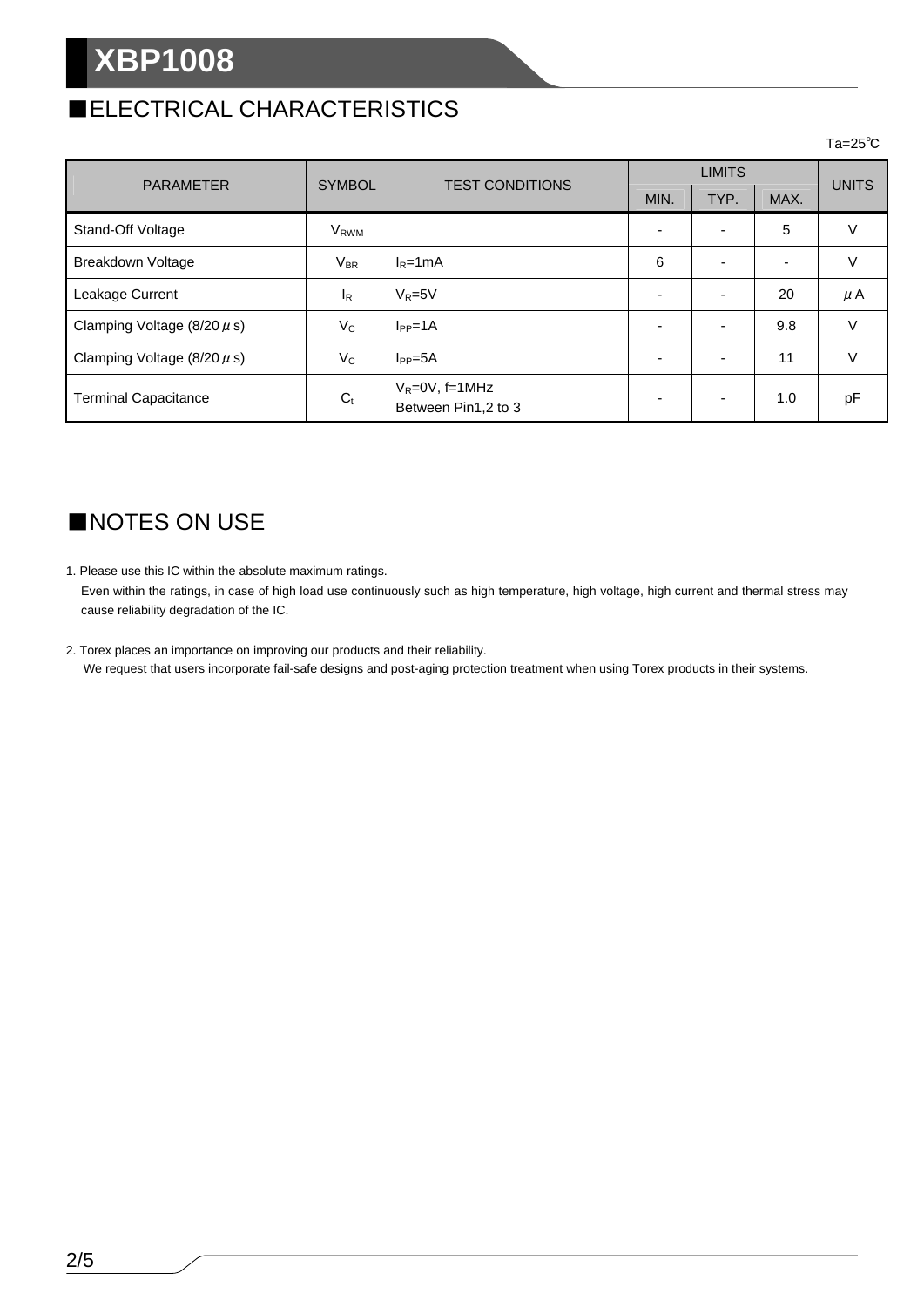## ■REFERENCE PATTERN LAYOUT

 $\bullet$ SOT-23P



## ■**MARKING**

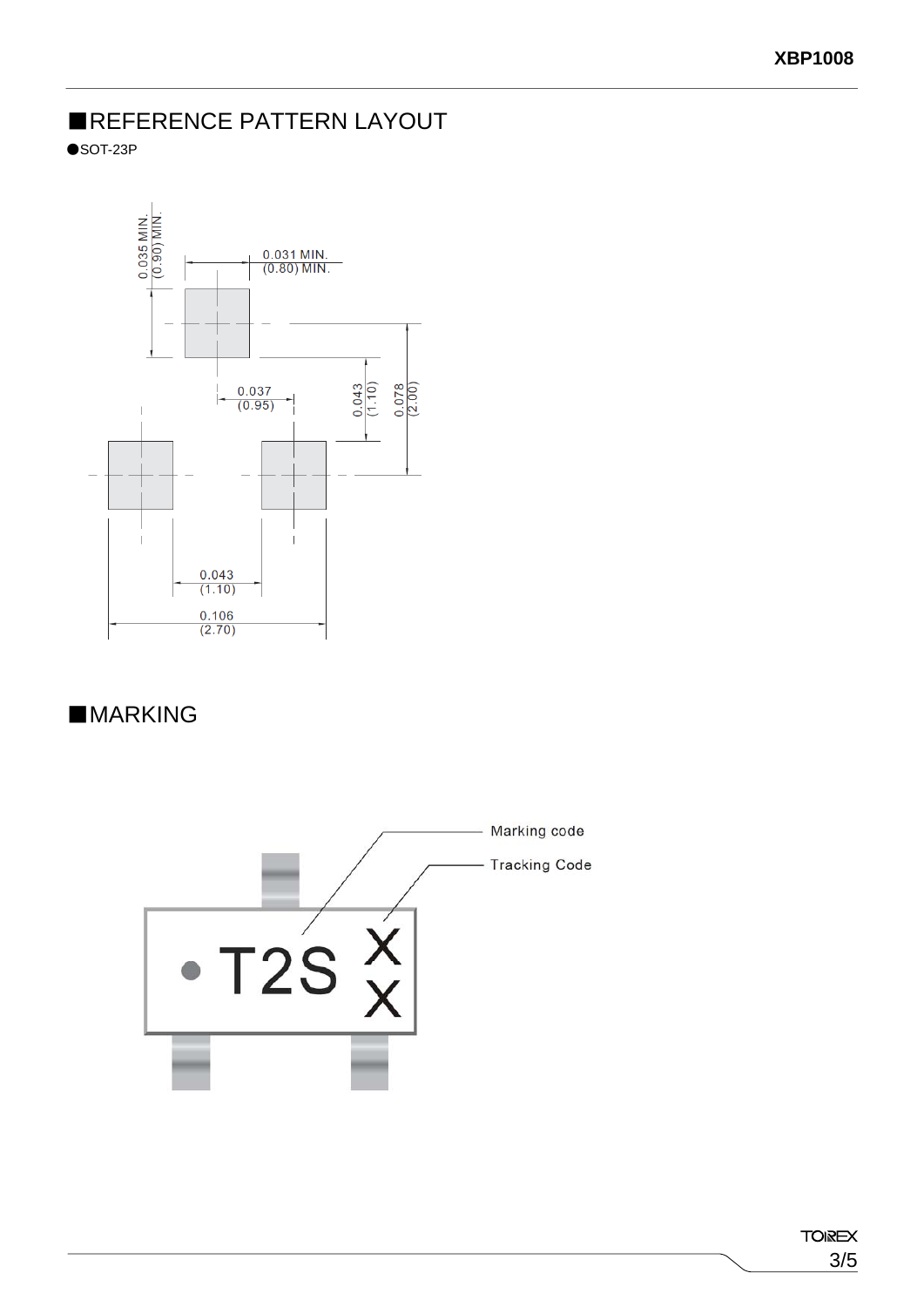## **XBP1008**

## ■TAPING SPECIFICATIONS

 $\bullet$ SOT-23P



| <b>SYMBOL</b>  | mm                        |  |
|----------------|---------------------------|--|
| D <sub>0</sub> | $1.50 \pm 0.10$           |  |
| D <sub>1</sub> | $1.00 \pm 0.25$           |  |
| E.             | $1.75 \pm 0.10$           |  |
| F              | $3.50 \pm 0.05$           |  |
| P <sub>0</sub> | $4.00 \pm 0.10$           |  |
| P1             | $4.00 \pm 0.10$           |  |
| P <sub>2</sub> | $2.00 \pm 0.05$           |  |
| W              | $+0.3$<br>8.00<br>$-0.15$ |  |
|                |                           |  |